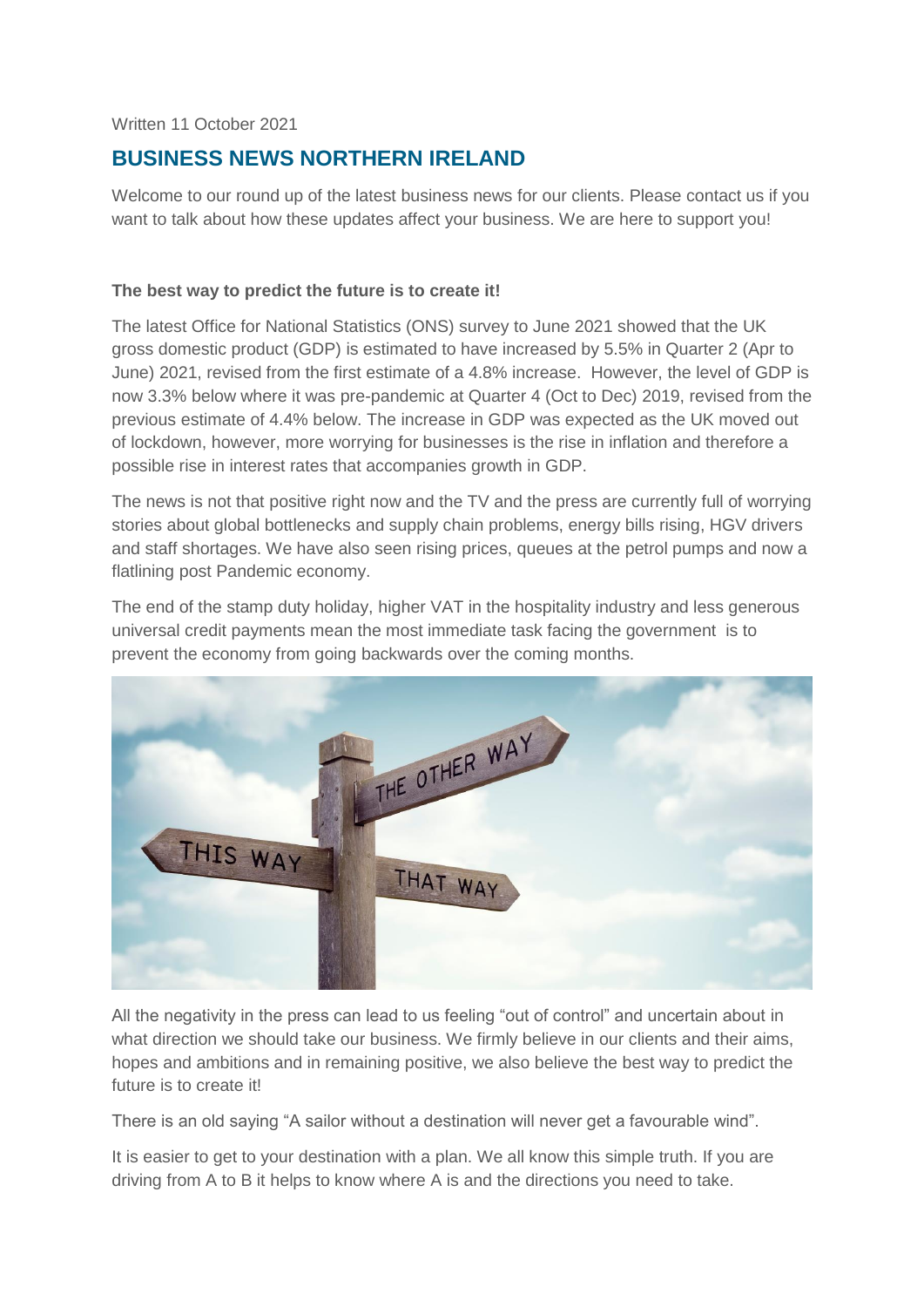Planning ahead is the single most important exercise any business owner can do. If you have a vision of what you want your business to look like when it is "complete" then you are in a position to drive your business towards the vision and you can monitor how you are doing as you go along. If you do not have a plan then you could get blown around like "flotsam in the sea", without any control.

If you agree it is hard to accomplish anything without a plan, let's start thinking about how we can make it successfully through the coming winter and make our business more resilient to factors outside of our control. Here are our thoughts:

- 1 Take time to review your personal objectives the business is there to provide you with what you want from life, and this is the most important element of any plan.
- 2 Look at where the business is now its strengths, weaknesses, opportunities and threats and get a clear understanding of its position in the marketplace, the competition, the systems and the way things are done and the improvements that could be made.
- 3 Focus on what the business is to look like when it is "complete" or running profitably and successfully. Then you can determine priorities – the big issues that need to be focussed on – this is the plan!
- 4 Write down the plan and define what it must achieve, and the actions needed. Monitor how it is doing towards the vision each month and what actions have been completed and what needs to be done to keep the business moving towards the plan.
- 5 Allocate responsibility for taking the actions.
- 6 Monitor, review and adjust regular activities to keep the business on track towards the plan.

It is also a good idea to look at where you are now and plan for a range of scenarios "good and bad" so that you can be flexible about the direction you should take.

Ask us about our One Page Analyst, a "what if" scenario planner which takes your projected 2021 figures and allows you to work out the effect on profit of reducing expenses, increasing sales, increasing or decreasing prices.



Please talk to us about helping you with forecasting and planning for the next few months. We have helped many clients with "what if" scenarios and their future planning.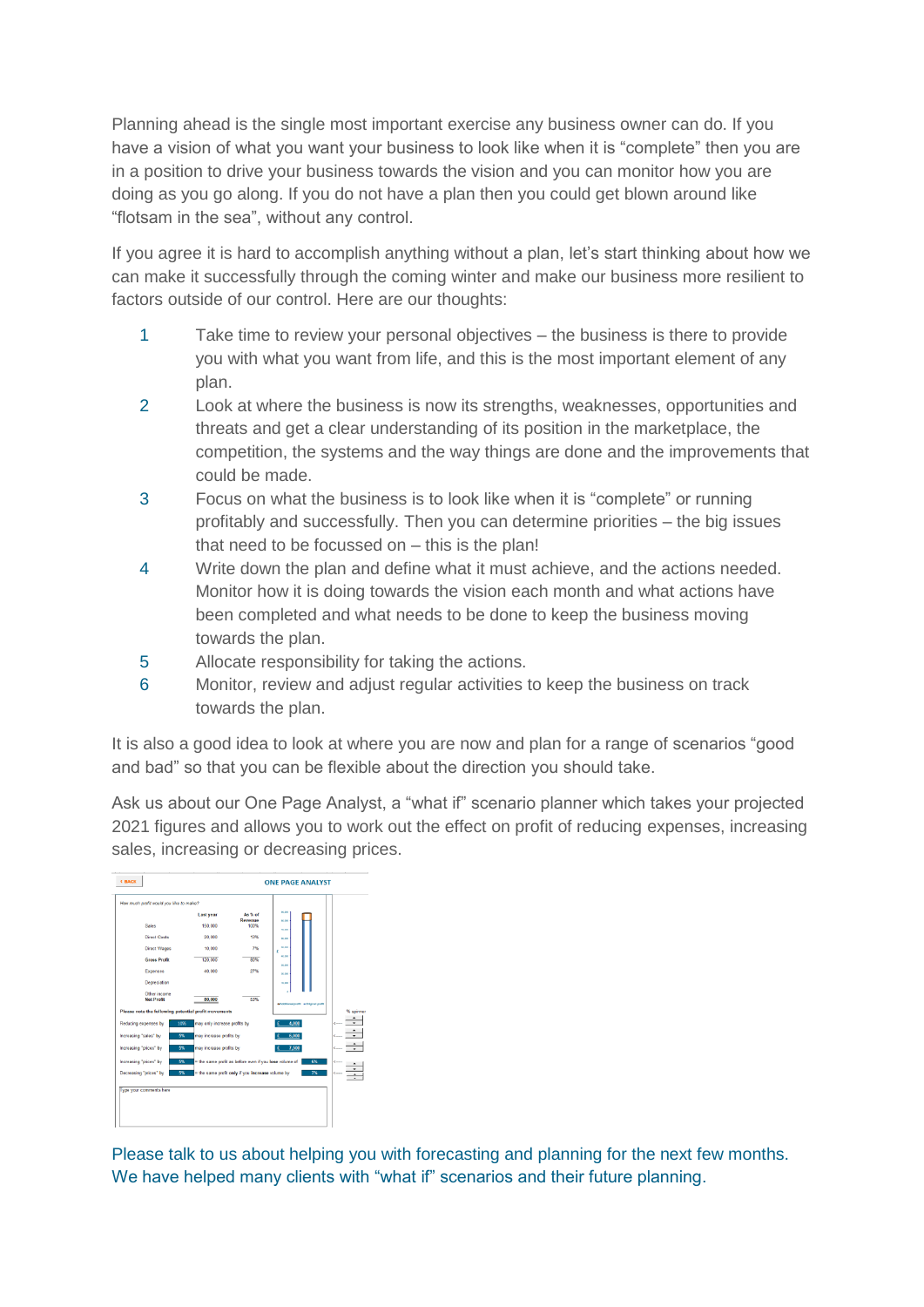# **Check which expenses are taxable if your employee works from home due to coronavirus**

The HMRC guidance has been recently updated to reflect the fact that employees can no longer be furloughed using the Coronavirus Job Retention Scheme. The scheme ended on 30 September 2021.

If any of your employees are working from home due to coronavirus (COVID-19), either because your workplace has closed, or they are following advice to self-isolate then HMRC accepts there are non-taxable types of equipment, services or supply.

For example - if you provide a mobile phone and SIM card without a restriction on private use, limited to one per employee, this is non-taxable.

Broadband - if your employee already pays for broadband, then no additional expenses can be claimed. If a broadband internet connection is needed to work from home and one was not already available, then the broadband fee can be reimbursed by you and is non-taxable. In this case, the broadband is provided for business and any private use must be limited.

Laptops, tablets, computers, and office supplies - if these are mainly used for business purposes and not significant private use, these are non-taxable.

Reimbursing expenses for office equipment your employee has bought - if your employee needs to buy home office equipment to allow them to work from home, they will need to discuss this with you in advance. If you reimburse your employee the actual costs of the purchase, then this is non-taxable provided there is no significant private use.

Employers can continue to pay their employees £6 a week to cover the additional expenses of working from home and the amount would be free of tax and national insurance. This is to cover the additional costs of electricity, heating and water whilst working from home. It has been confirmed that the amount may be paid regardless of the number of days that employees work from home.

HMRC guidance can be seen here: [Check which expenses are taxable if your employee](https://www.gov.uk/guidance/check-which-expenses-are-taxable-if-your-employee-works-from-home-due-to-coronavirus-covid-19?utm_medium=email&utm_campaign=govuk-notifications&utm_source=8ff74a17-d33a-45b3-a3a8-5e8c1fa7acf4&utm_content=daily)  works from home [due to coronavirus \(COVID-19\) -](https://www.gov.uk/guidance/check-which-expenses-are-taxable-if-your-employee-works-from-home-due-to-coronavirus-covid-19?utm_medium=email&utm_campaign=govuk-notifications&utm_source=8ff74a17-d33a-45b3-a3a8-5e8c1fa7acf4&utm_content=daily) GOV.UK (www.gov.uk)

If you need to discuss employee expenses or loans or are looking to develop a more resilient employee expense policy for the future please talk to us and we will be delighted to assist you.

# **Webinars designed to help small and medium-sized enterprises work with the defence sector.**

The Defence Science and Technology Laboratory (Dstl) has announced dates for a new series of webinars designed to help small and medium-sized enterprises work with the defence sector.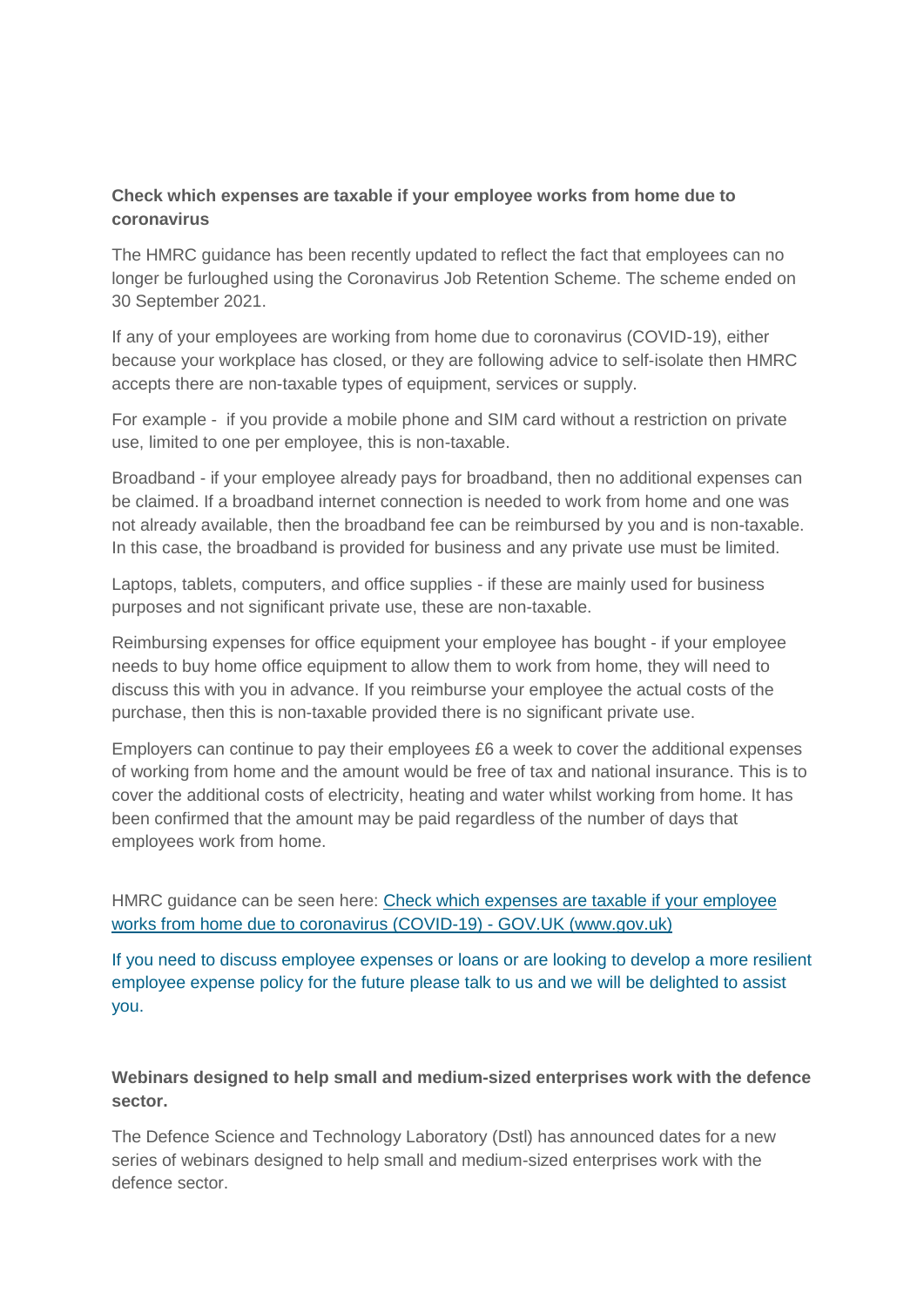They are free to attend, and businesses do not need to have worked previously with Dstl or in the defence sector. Attendance is welcomed from equipment and material manufacturers, engineers, innovators, researchers, academics, and others who have a genuine interest and ability to work with Dstl.

Webinar dates and times:

- Cyber: 19 October 2021, 10am to 11:15am
- Defence S&T Futures: 19 October 2021, 1pm to 2:15pm
- Advanced energetic materials: 16 November 2021, 10am to 11:15am
- High speed and hypersonic science and technology: 14 December 2021, 10am to 11:15am
- Directed energy weapons science and technology future roadmap: 16 December 2021, 1pm to 2:15pm
- Space: 18 January 2022, 10am to 11:15am
- Artificial intelligence: 20 January 2022 1pm to 2:15pm

See: [Sign up for Searchlight webinars -](https://www.gov.uk/government/news/sign-up-for-searchlight-webinars) GOV.UK (www.gov.uk)

## **Consultation on the UK Marine Strategy Programme of Measures**

The Department for Environment, Food & Rural Affairs (DEFRA) has opened a UK-wide public consultation has been launched on the Marine Strategy which has been developed with input from scientific experts and policy-makers across the 4 UK administrations.

The aims of the Strategy are consistent with the UK government and devolved administrations' vision of "clean, healthy, safe, productive and biologically diverse oceans and seas". This requirement to monitor and assess the state of the UK seas is enshrined in UK legislation and demonstrates the combined commitments of the four UK Administrations to work together to monitor and protect what are some of the most biologically diverse and productive seas in Europe. They will also continue to collaborate internationally with those countries that share our seas, particularly through OSPAR, our regional seas convention, to protect and conserve the marine environment of the North-East Atlantic.

The target audiences for the consultation are groups or individuals who use the sea for whatever purpose, or have an interest in it, business users of the sea and national and local interest groups.

You can find out more and complete the survey here: [UK Marine Strategy Part Three:](https://consult.defra.gov.uk/uk-marine-strategy-programme-of-measures-3/uk-marine-strategy-part-3/)  [Programme of Measures -](https://consult.defra.gov.uk/uk-marine-strategy-programme-of-measures-3/uk-marine-strategy-part-3/) Defra - Citizen Space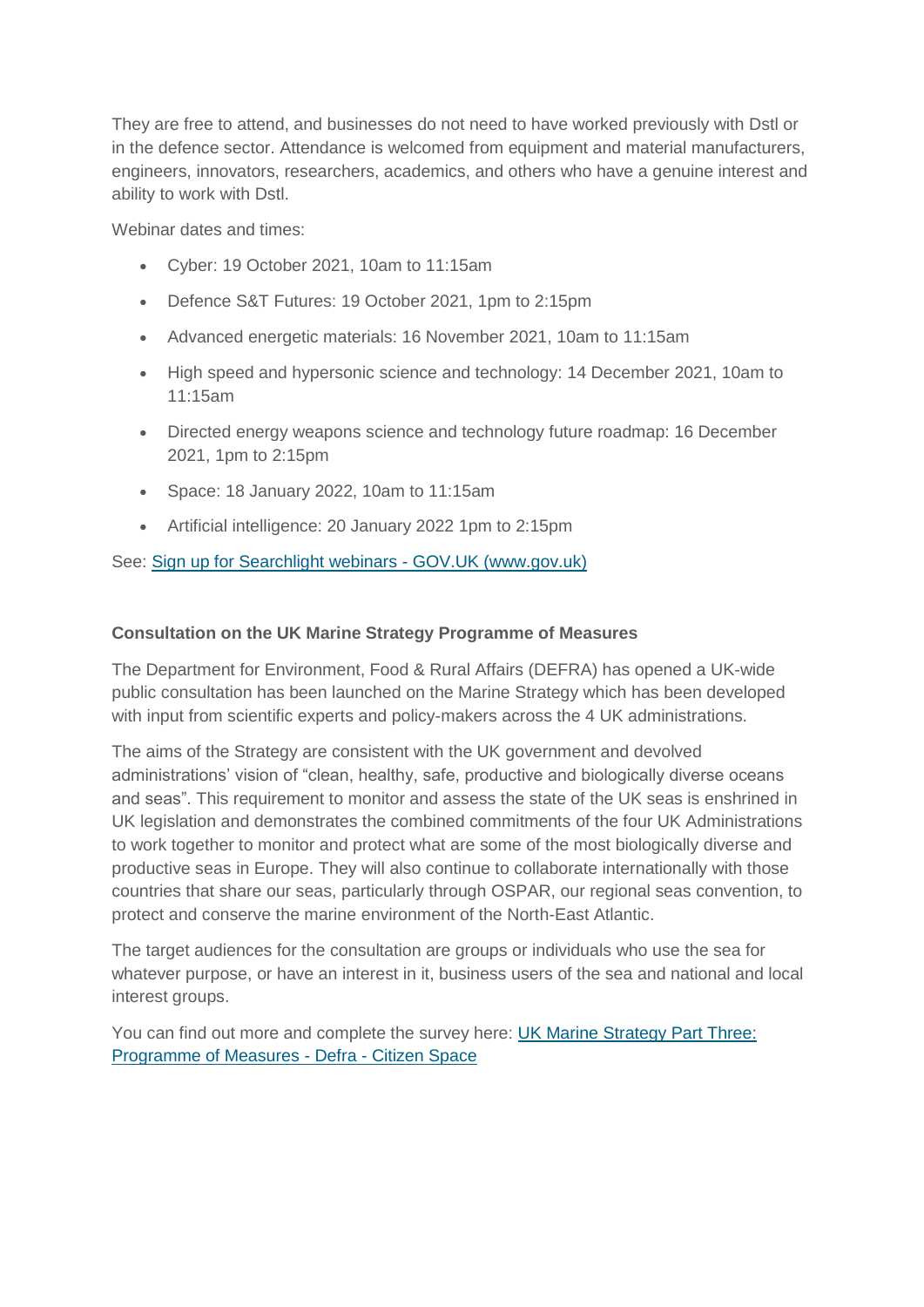# A**dvice for UK visa applicants and temporary UK residents**

Following recent lockdown changes the guidance for visa applicants and temporary residents has been updated and applicants and temporary residents are expected to take all reasonable steps to leave the UK where it is possible to do so or apply to regularise their stay in the UK.

Applicants and temporary residents are allowed to access Visa and Immigration services as these are considered an essential public service. They must follow current COVID-19 rules for where they live, in [England,](https://www.gov.uk/guidance/covid-19-coronavirus-restrictions-what-you-can-and-cannot-do) [Scotland,](https://www.gov.scot/coronavirus-covid-19) [Wales](https://gov.wales/coronavirus) and [Northern Ireland.](https://www.nidirect.gov.uk/articles/coronavirus-covid-19-regulations-guidance-what-restrictions-mean-you)

For the full guidance see: [Coronavirus \(COVID-19\): advice for UK visa applicants and](https://www.gov.uk/guidance/coronavirus-covid-19-advice-for-uk-visa-applicants-and-temporary-uk-residents?utm_medium=email&utm_campaign=govuk-notifications&utm_source=90760fae-7047-4250-a264-a5e23e15a142&utm_content=daily)  [temporary UK residents -](https://www.gov.uk/guidance/coronavirus-covid-19-advice-for-uk-visa-applicants-and-temporary-uk-residents?utm_medium=email&utm_campaign=govuk-notifications&utm_source=90760fae-7047-4250-a264-a5e23e15a142&utm_content=daily) GOV.UK (www.gov.uk)

## **Mental health: a decade of change in just 2 years**

Last week UK Health and Social Care Secretary Sajid Javid spoke at the Global Mental Health Summit 2021. He commented that around 1 in 5 adults in Britain experienced some form of depression in the first 3 months of this year. That's over double the figure before the COVID-19 pandemic and almost half of adults have reported that their wellbeing has been affected.

As a result, the UK has seen more people seeking help, both here and around the world, at a time when health systems were already under the greatest of strains.

A survey by the World Health Organization (WHO) showed that the pandemic disrupted mental health services in 93% of countries worldwide.

The government hosted a public consultation from 13 January 2021 to 21 April 2021 on a set of proposals to reform the Mental Health Act. They received over 1,700 responses. The report below is the government's formal response to this consultation. The Welsh response is currently being translated and will be uploaded as soon as possible.

## See: [Reforming the Mental Health Act: government response -](https://www.gov.uk/government/consultations/reforming-the-mental-health-act/outcome/reforming-the-mental-health-act-government-response) GOV.UK (www.gov.uk)

## **MEA Start Up and Innovate competition now open**

As part of Global Entrepreneurship Week, Mid and East Antrim (MEA) Borough Council are holding a competition to identify and recognise innovation exhibited by early-stage microenterprises within the borough area.

The competition is open to micro-enterprises (with 10 employees or less) in any sector that have been trading for no longer than two years (as of 1 November 2021).

Applicants should demonstrate innovation resulting in positive outcomes such as:

- reduced environmental impacts / improved sustainability
- effectively responding to market challenges resulting from the pandemic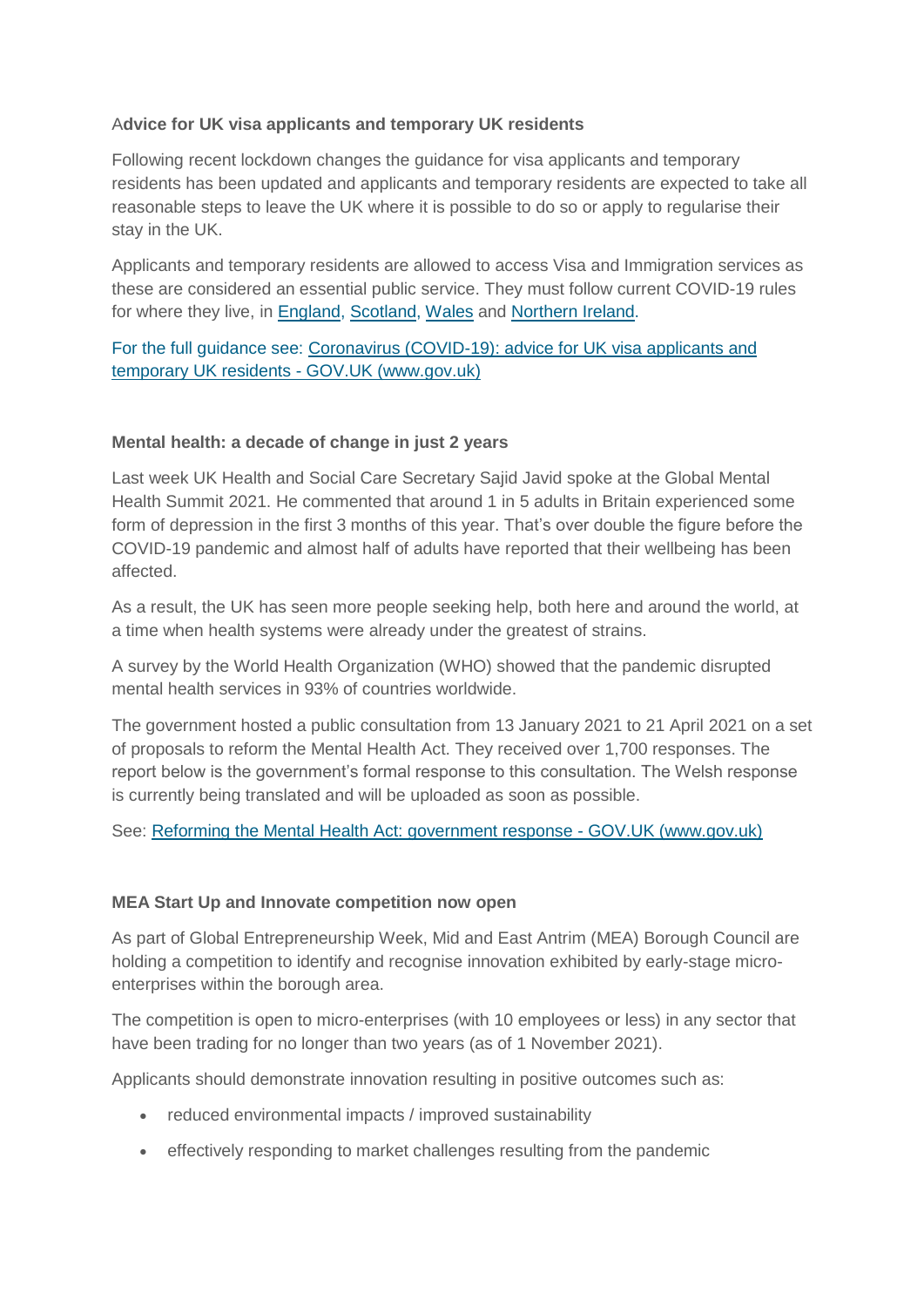- reduced costs and/or increased profitability
- introduction of new processes, products or services
- successful entry into new markets

Three awards are available:

- $\bullet$  1<sup>st</sup> place £1,000 plus specialist business mentoring and PR to raise the profile of your business
- $\bullet$  2<sup>nd</sup> place £500 plus specialist business mentoring
- $\bullet$  3<sup>rd</sup> place £250 plus specialist business mentoring

Winners are expected to spend the prize money on developing their business. Applicants will be asked how they propose to spend the first prize of £1,000 as part of the selection process.

To apply, you should request an entry form from **[amplify@mdandeastantrim.gov.uk](mailto:amplify@mdandeastantrim.gov.uk)** and submit it before the deadline, which is 17:00 Sunday, 24 October 2021.

See: [MEA Start Up and Innovate competition now open \(nibusinessinfo.co.uk\)](https://www.nibusinessinfo.co.uk/content/mea-start-and-innovate-competition-now-open)

## **NI Entrepreneurship and Diversity Survey**

The British Business Bank (BBB) is investigating the effects that ethnic and economic background, gender and place have on entrepreneurial opportunities and outcomes. This survey seeks to identify potential barriers to entrepreneurship across five key areas:

- Gender
- Ethnicity
- Disability
- Neurodiversity
- Socio-economically disadvantaged

Business owners and entrepreneurs are asked to complete this survey to help the BBB improve and shape the NI entrepreneurial and start-up space to create positive change for the business community.

See: [Do entrepreneurship barriers exist in NI? Survey \(surveymonkey.co.uk\)](https://www.surveymonkey.co.uk/r/NZKRRN5)

## **Living Places and Spaces Grant Fund to launch**

The Department for Infrastructure is to create a £500,000 Living Places and Spaces grant scheme.

The fund will open for applications in November and is being administered in partnership with the National Lottery Community Fund. It will offer small scale capital grants of between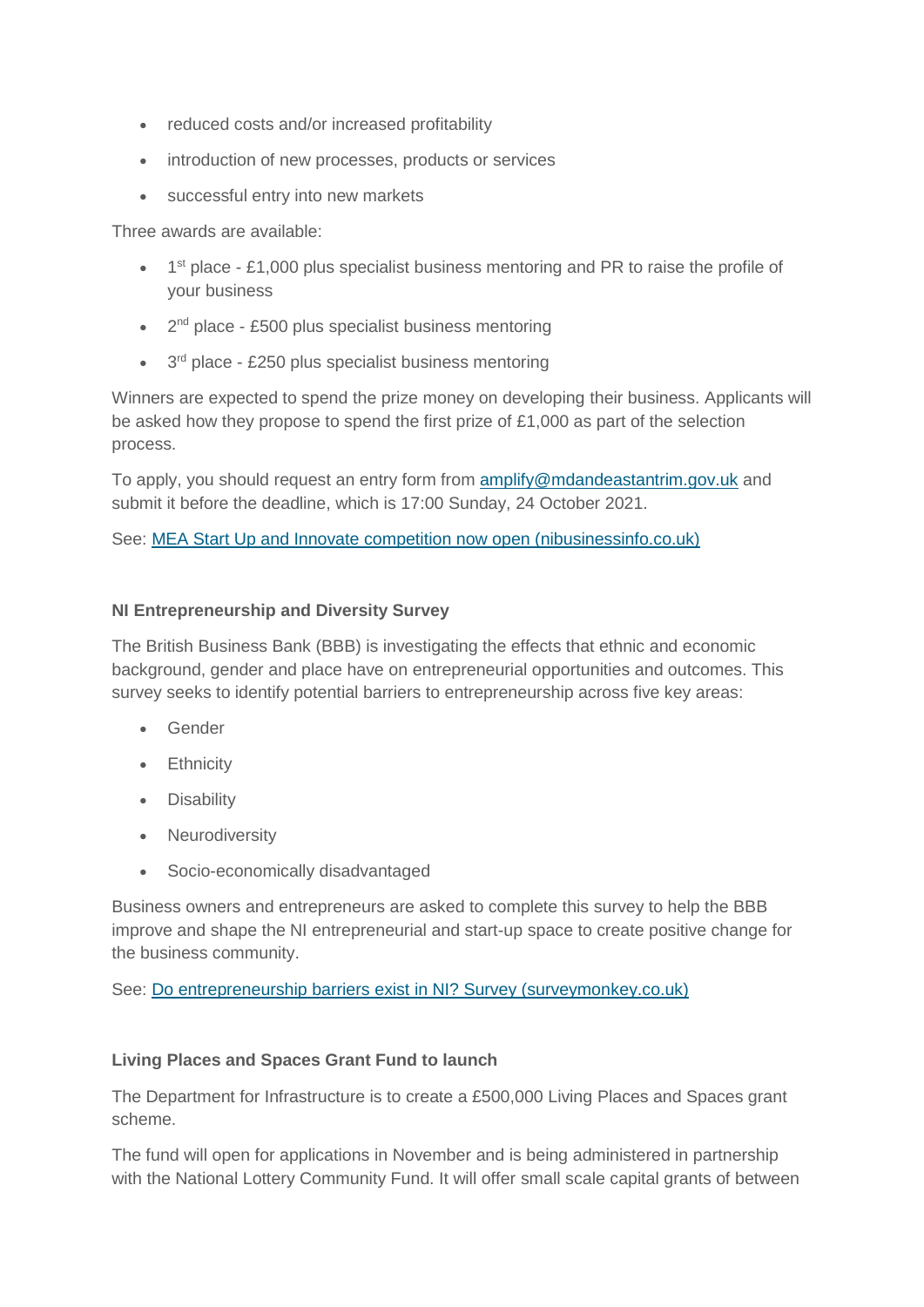£1,000 and £10,000. This is to support communities by creating more sustainable and resilient outdoor spaces through:

- greening planting more trees and plants in an area
- rewilding allowing nature to take over an area
- water management slowing rainwater before it gets to the drainage systems.

The types of projects that could be funded include:

- community gardens (a single piece of land gardened collectively by a group of people)
- pocket parks and forests (small urban or rural forests)
- allotments (an area of land used for growing fruit and vegetables)
- rain gardens (an area which is planted so that rainwater from roofs, driveways, etc runs into it and soaks into the ground, and therefore does not cause flooding or other problems)
- green roofs (a roof that is partially or completely covered with vegetation)
- ponds and living walls or vertical gardens (vertical structures that have living plants or other greenery attached to them).
- installation of outdoor furniture or features to encourage usage
- measures to encourage walking, wheeling and cycling

Not-for-profit companies or community interest companies will be able to apply, however applications from sole traders and organisations that are aimed at generating profits primarily for private distribution will not be accepted.

The fund will open to applications on 1 November 2021, and these will be accepted until 5pm on 17 December 2021.

See: [Living Places and Spaces | The National Lottery Community Fund](https://www.tnlcommunityfund.org.uk/funding/programmes/living-places-and-spaces)  [\(tnlcommunityfund.org.uk\)](https://www.tnlcommunityfund.org.uk/funding/programmes/living-places-and-spaces)

## **New Apprenticeship Incentive Scheme**

This incentive is available to all employers to support the recruitment of new apprentices. As an employer, you will be eligible for up to £3,000 for each new apprenticeship opportunity created from 1 April 2020 to 31 March 2022.

This bonus will apply to all new apprenticeship opportunities and includes apprentices who have been made redundant:

 Payment 1 - £2,000 after 90 days retention following start\* of new paid apprenticeship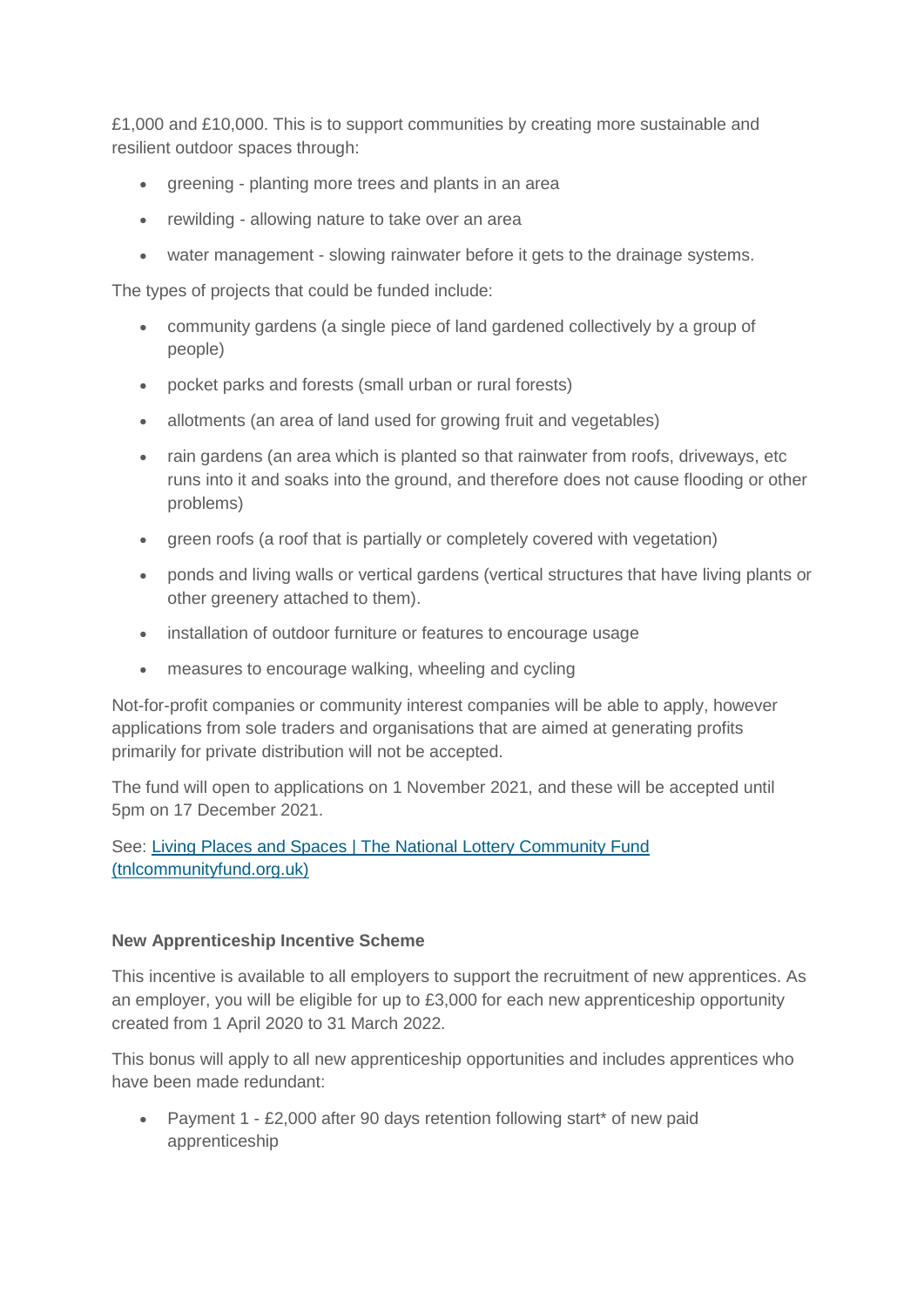Payment 2 - £1,000 after 200 days retention following start\* of new paid apprenticeship

\*For the purposes of this scheme the start of the paid apprenticeship refers to the date agreed with the training contractor as the date that the apprentice begins their ApprenticeshipsNI (AppsNI) or Higher Level Apprenticeship (HLA) programme or, in the case of apprentices who were made redundant and subsequently employed by another employer, the date the apprentice re-joined their programme.

This scheme is open to employers who take on an apprentice participating in the Department for the Economy funded ApprenticeshipsNI (AppsNI) or Higher Level Apprenticeship (HLA) programmes.

As part of the application process, checks will be made to ensure that apprentices on similar pathways have not been displaced to support recruitment if this is found to be the case eligibility may be impacted.

See: [Coronavirus: New Apprenticeship Incentive Scheme \(nibusinessinfo.co.uk\)](https://www.nibusinessinfo.co.uk/content/coronavirus-new-apprenticeship-incentive-scheme)

# **New Export Support Service launched**

UK businesses exporting to Europe can now access one-to-one advice via the new Export Support Service (ESS).

The Export Support Service is a new government helpline and online service where all UK businesses can get answers to practical questions about exporting to Europe.

It gives access to cross-government information and support in one place.

All UK businesses can use this free service, no matter the size of your business or in which part of the UK you are based. The Department for International Trade (DIT) will continue to work with businesses and business representative groups from all sectors, in all parts of the UK, to help make the service as useful as possible for businesses.

You can access the Export Support Service online or by calling 0300 303 8955 where you will be put in touch with a member of the export support team.

See: [Ask the export support team a question -](https://www.gov.uk/ask-export-support-team) GOV.UK (www.gov.uk)

## **Sales Academy Programme for Fermanagh and Omagh**

The Sales Academy forms part of the Fermanagh and Omagh District Council Innovating Business Growth Programme.

The core aim of the Sales Academy is to provide practical assistance to small business owner-managers in the council area to explore, target and convert new sales opportunities.

Programme details

The programme will be delivered in the following ways: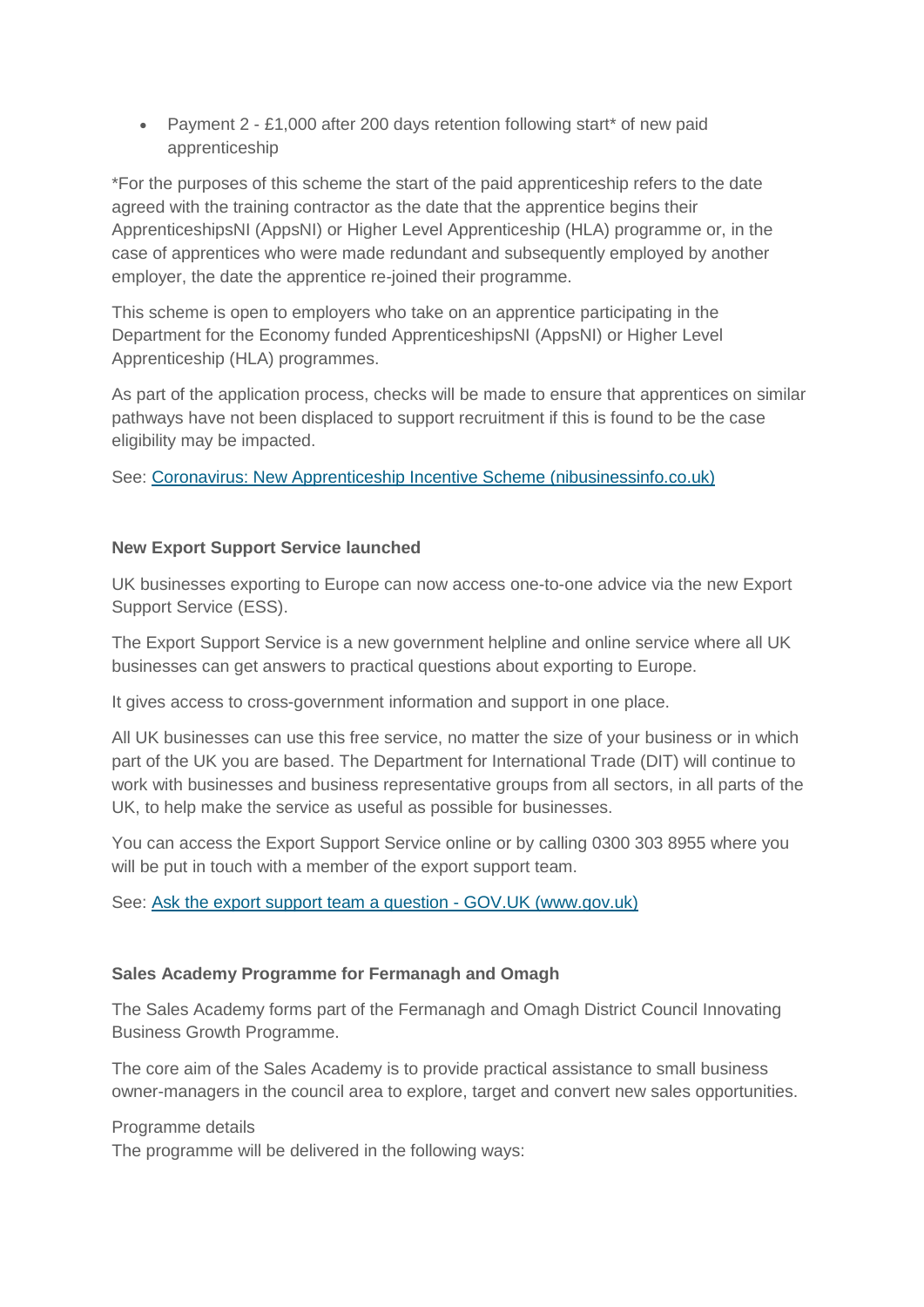- skills development workshops
- one-to-one mentoring
- annual sales conference

The Sales Academy Programme is free and open to businesses that:

- are located in the Fermanagh and Omagh District Council area
- have been trading for more than 12 months
- employ less than 50 people
- demonstrate real potential for job creation

The programme also includes a series of six skills development workshops which are free to the public as well as to programme participants, running from 10:00 to 12:30 each day.

- [Gearing up to grow your business -](https://www.events.nibusinessinfo.co.uk/en/events/gearing-up-to-grow-your-business-sales-academy-workshop/) 12 October 2021
- [The Secrets of Excellent Customer Relationship Management -](https://www.events.nibusinessinfo.co.uk/en/events/the-secrets-of-excellent-customer-relationship-management-sales-academy-workshop/) 2 November 2021
- [Preparing to Engage with Potential Customers -](https://www.events.nibusinessinfo.co.uk/en/events/preparing-to-engage-with-potential-customers-sales-academy-workshop/) 23 November 2021
- [Marketing on a Shoestring -](https://www.events.nibusinessinfo.co.uk/en/events/marketing-on-a-shoestring-sales-academy-workshop/) 7 December 2021
- [An Introduction to doing business outside NI -](https://www.events.nibusinessinfo.co.uk/en/events/an-introduction-to-doing-business-outside-ni-sales-academy-workshop/) 18 January 2022
- [How to plan to keep sales growth as a key priority -](https://www.events.nibusinessinfo.co.uk/en/events/how-to-plan-to-keep-sales-growth-as-a-key-priority-sales-academy-workshop/) 1 February 2022

See: Sales Academy Programme – [Fermanagh & Omagh District Council](https://www.fermanaghomagh.com/services/business/business-support/supporting-business-and-employment/sales-academy-programme/)  [\(fermanaghomagh.com\)](https://www.fermanaghomagh.com/services/business/business-support/supporting-business-and-employment/sales-academy-programme/)

## **Free rapid COVID-19 testing**

Businesses across Northern Ireland are introducing rapid COVID-19 testing to support a safe return to the workplace. Rapid COVID-19 tests - also known as Lateral Flow Device (LFD) tests - provide a result within 30 minutes. It's recommended to test twice a week. Employees who take a test first thing in the morning will know their result before leaving the house.

See: [Workforce Asymptomatic Testing Programme: register an interest in delivering](https://www.health-ni.gov.uk/forms/workforce-asymptomatic-testing-programme-register-interest)  [workplace testing | Department of Health \(health-ni.gov.uk\)](https://www.health-ni.gov.uk/forms/workforce-asymptomatic-testing-programme-register-interest)

## **Grants of up to £5,000 Available to Support Women Songwriters and Composers**

Grants of up to £5,000 are available to support the development of outstanding women, trans and non-binary songwriters and composers of all genres and backgrounds at different stages of their career.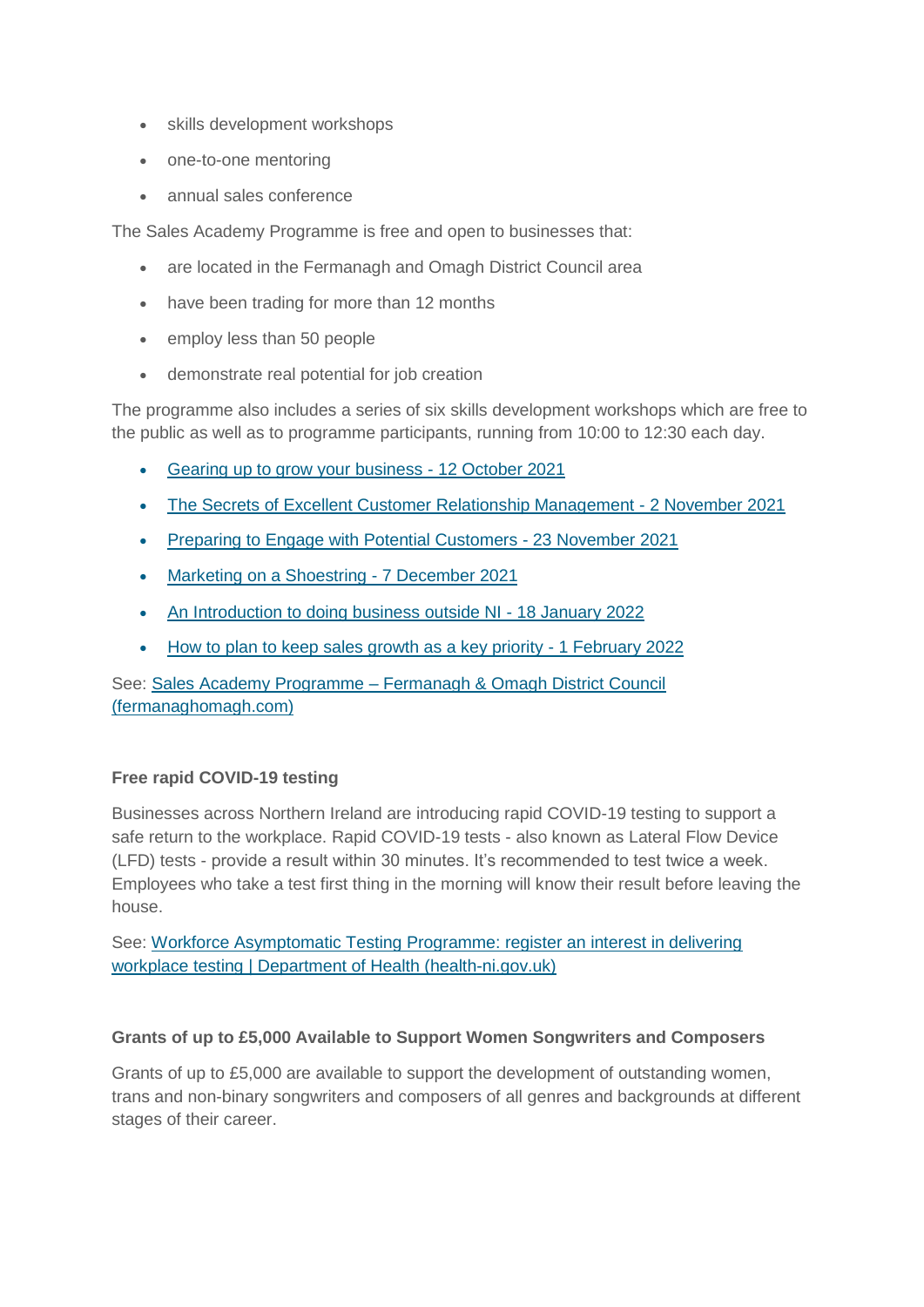The funding is available to support touring, recording, promotion and marketing, community projects involving high-quality music creators, music creator residencies and live performances featuring new UK music.

The funding is being made available through the Performing Rights Society (PRS) for Music Foundation's Woman make Music Grants Programme and the closing date for applications is 18 October 2021.

See: Women Make Music. - [PRS for Music Foundation \(prsfoundation.com\)](https://prsfoundation.com/funding-support/funding-music-creators/all-career-levels/women-make-music-2/)

# **Statement on Executive decisions – Covid relaxations 7 October 2021**

Last week the Executive agreed a number of relaxations to the current Coronavirus restrictions, informed by medical and scientific advice.

From next Thursday, October 14, the Executive has agreed that:

- Further relaxations around the numbers permitted in private dwellings and a move away from the maximum number of people allowed to gather from 15 from four households to an overall cap of 30.
- The requirement for audience members to be seated when watching performances in indoor venues will be removed.

The regulations in relation to large house parties and raves will remain in place and are still not permitted.

The Executive has also agreed a further package of relaxations from October 31. Over the next few weeks, further work will be carried out with the sectors to prepare for appropriate mitigations to be put in place in advance of the regulations being lifted.

The Executive has agreed a date of October 31 for the following relaxations, with mitigations in place:

- Allow people to move around hospitality premises and indoor venues, including being able to stand to have a drink and eat food.
- The restriction on indoor dancing will be lifted.
- The need to maintain social distancing in hospitality settings, such as pubs and restaurants will move to guidance. Whilst the legal requirement for social distancing will now be removed, people are asked to keep close face-to-face contact to a minimum at all times.
- Nightclubs will be permitted to reopen.

See: Statement on Executive decisions – [Covid relaxations 7 October 2021 | The Executive](http://www.executiveoffice-ni.gov.uk/news/statement-executive-decisions-covid-relaxations-7-october-2021)  [Office \(executiveoffice-ni.gov.uk\)](http://www.executiveoffice-ni.gov.uk/news/statement-executive-decisions-covid-relaxations-7-october-2021)